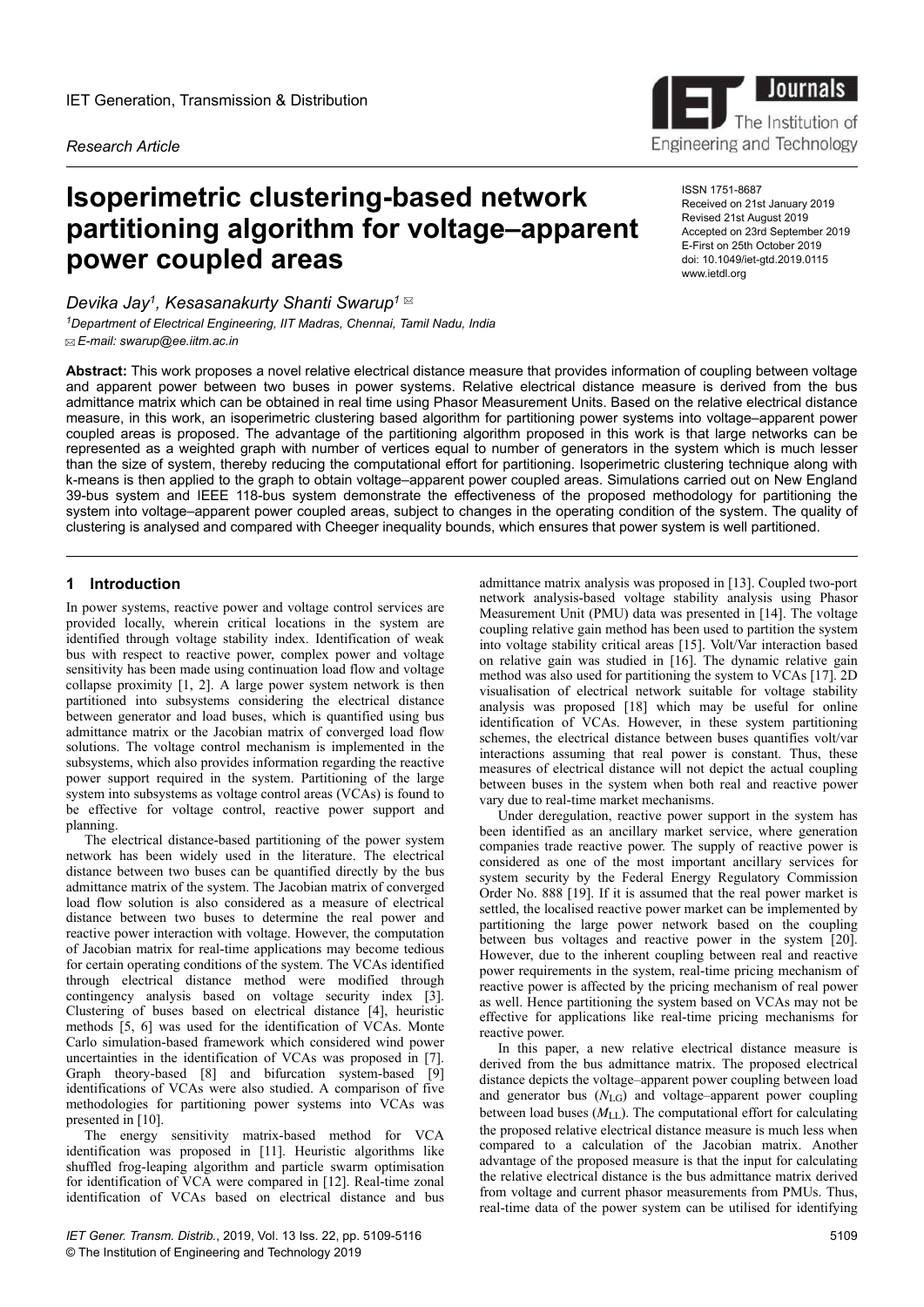

**Fig. 1** *Scheme for partitioning the system into voltage–apparent power coupled areas*

localised markets. Hence the proposed measure for electrical distance is suitable for real-time applications.

Also, an algorithm based on isoperimetric graph clustering along with K-means is proposed for partitioning the power systems into the optimal number of voltage–apparent power coupled areas. In the proposed algorithm, the large power systems are reduced to a weighted complete graph, wherein the number of vertices is equal to the number of generator buses in the system. Thus the graph theory-based clustering techniques like spectral clustering, isoperimetric clustering etc. can be applied to the lesser computational effort, as the number of generator buses in a system is lesser than the total number of buses in the system. Among various graph clustering techniques available in the literature, isoperimetric clustering technique is found to be faster than spectral clustering techniques as isoperimetric clustering technique is based on solving a system of linear equations while spectral clustering techniques involve computation of eigenvectors [21]. A schematic representation of the technique to partition the system into voltage–apparent power coupled areas, proposed in this paper is shown in Fig. 1. The proposed algorithm is then verified in New England 39-bus system and IEEE 118-bus system. The quality of clustered graph is compared with Cheeger inequality, which proves that the system is well partitioned.

The main contributions of this paper are two-fold; relative electrical distance measure and isoperimetric clustering-based system partitioning. The relative electrical distance measure proposed in this work quantifies the coupling between buses in the system with respect to voltage and apparent power. In prior works referred in this paper, voltage–reactive power coupling between generator and load buses were quantified for measuring relative electric distance while considering real power to be constant. Such relative electrical distance measures that do not consider real power interactions may not be suitable in applications where the coupling between real and reactive power is significant. Such applications include real-time pricing of real and reactive power, simultaneous active–reactive power markets wherein the coupling of real and reactive power is significant and cannot be ignored as in the active power market has a direct influence on the reactive power market and vice versa in real time. Also, the proposed relative electrical distance measure is based on bus admittance matrix and not Jacobian matrix-based measure as in previous works. Thus even during critical system conditions in which convergence of Jacobian matrix is an issue, the relative electrical distance measure can be calculated. Using the relative electrical distance measure proposed the system is then partitioned using isoperimetric clustering-based algorithm. In comparison with previous works, it has been observed that the algorithm is fast and the quality of clustering is improved.

The paper is organised as follows: Derivation of the proposed relative electrical distance measure to quantify the coupling between bus voltages and apparent power ( $N_G$  and  $M_L$ ) based on the bus admittance matrix is presented in Section 2. Section 3 describes the isoperimetric clustering-based algorithm for partitioning the system. Simulation results and analysis of the proposed clustering algorithm on New England 39-bus system and IEEE 118-bus system are detailed in Section 4 and conclusions are drawn in Section 5.

## **2** Relative electrical distance

Consider a system with *g* number of generator buses and (*b−g*) number of load buses, where *b* is the total number of buses in the system. Then for the given system,

*V*<sup>G</sup>

(1)

 $I_{\rm L}$ 

where

$$
Y_\text{bus} = \begin{bmatrix} Y_\text{LL} & Y_\text{LG} \\ Y_\text{GL} & Y_\text{GG} \end{bmatrix}
$$

 $\begin{bmatrix} I_{\rm L} \\ I_{\rm G} \end{bmatrix} = Y_{\rm bus} \begin{bmatrix} V_{\rm L} \\ V_{\rm G} \end{bmatrix}$ 

 $I_L$  and  $V_L$  are the vectors that represent current and voltage phasors of load buses, respectively, and  $I<sub>G</sub>$  and  $V<sub>G</sub>$  are vectors that represent the current and voltage phasors at generator buses, respectively.

It is assumed that the bus admittance matrix is known, either directly from the system topology or estimated using PMU-based state estimation techniques in cases where system topology is not known especially post fault conditions. The optimal number of PMUs required for minimising error in state estimation depends on the observability of the system.

The bus admittance matrix can be analytically obtained or statistically estimated from the PMU data. If the current phasors and voltage phasors at all buses are obtained in real time using optimal placement of PMUs and state estimation techniques, the bus admittance matrix can be calculated analytically. However, in cases where interconnection information is not known, the bus admittance matrix can be statistically estimated using PMU measurements [22].

The aforementioned systems of equations have been rearranged in [23] as

$$
\begin{bmatrix} V_{\rm L} \\ I_{\rm G} \end{bmatrix} = \begin{bmatrix} Z_{\rm LL} & F_{\rm LG} \\ K_{\rm GL} & Y_{\rm GM} \end{bmatrix} \begin{bmatrix} I_{\rm L} \\ V_{\rm G} \end{bmatrix} \tag{2}
$$

where

$$
Z_{LL} = Y_{LL}^{-1}
$$

$$
F_{LG} = -Y_{LL}^{-1}Y_{LG}
$$

$$
K_{GL} = Y_{GL}Y_{LL}^{-1}
$$

 $Y_{\text{GM}} = Y_{\text{GG}} - Y_{\text{GL}} Y_{\text{LL}}^{-1} Y_{\text{LG}}$ 

A new coupling factor is presented in this section that provides the coupling between voltage and apparent power requirements between two buses in the system.

Premultiplying (2) with 
$$
\begin{bmatrix} I_{\text{LL}}^* & 0 \\ 0 & V_{\text{GG}}^* \end{bmatrix}
$$
, where  $I_{\text{LL}}^*$  is defined as (*b*

*−g*) × (*b−g*) diagonal matrix with elements of  $I_L^*$  as the diagonal entry,  $V_{GG}^*$  is defined as  $g \times g$  diagonal matrix with elements of  $V_G^*$ as the diagonal entry.

We obtain

$$
\begin{bmatrix} I_{\rm LL}^* V_{\rm L} \\ S_{\rm G}^* \end{bmatrix} = \begin{bmatrix} I_{\rm LL}^* Z_{\rm LL} I_{\rm L} + I_{\rm LL}^* F_{\rm LG} V_{\rm G} \\ V_{\rm GG}^* K_{\rm GL} I_{\rm L} + V_{\rm GG}^* Y_{\rm GM} V_{\rm G} \end{bmatrix}
$$
(3)

where  $S_G^* = V_{GG}^* I_G$  which implies that

$$
V_{\rm G} = Y_{\rm GM}^{-1} V_{\rm GG}^{* - 1} S_{\rm G}^* - Y_{\rm GM}^{-1} K_{\rm GL} I_{\rm L}
$$
 (4)

$$
V_{\rm L} = [Z_{\rm LL} - F_{\rm LG} Y_{\rm GM}^{-1} K_{\rm GL}] I_{\rm L} + [F_{\rm LG} Y_{\rm GM}^{-1} V_{\rm GG}^*^{-1}] S_{\rm G}^* \tag{5}
$$

$$
V_{\rm L} = M_{\rm L} V_{\rm LL}^{* - 1} S_{\rm L}^* + N_{\rm G} V_{\rm GG}^{* - 1} S_{\rm G}^* = V_{\rm L}^{\dagger} + V_{\rm L}^{\dagger} \tag{6}
$$

where

5110 *IET Gener. Transm. Distrib.*, 2019, Vol. 13 Iss. 22, pp. 5109-5116 © The Institution of Engineering and Technology 2019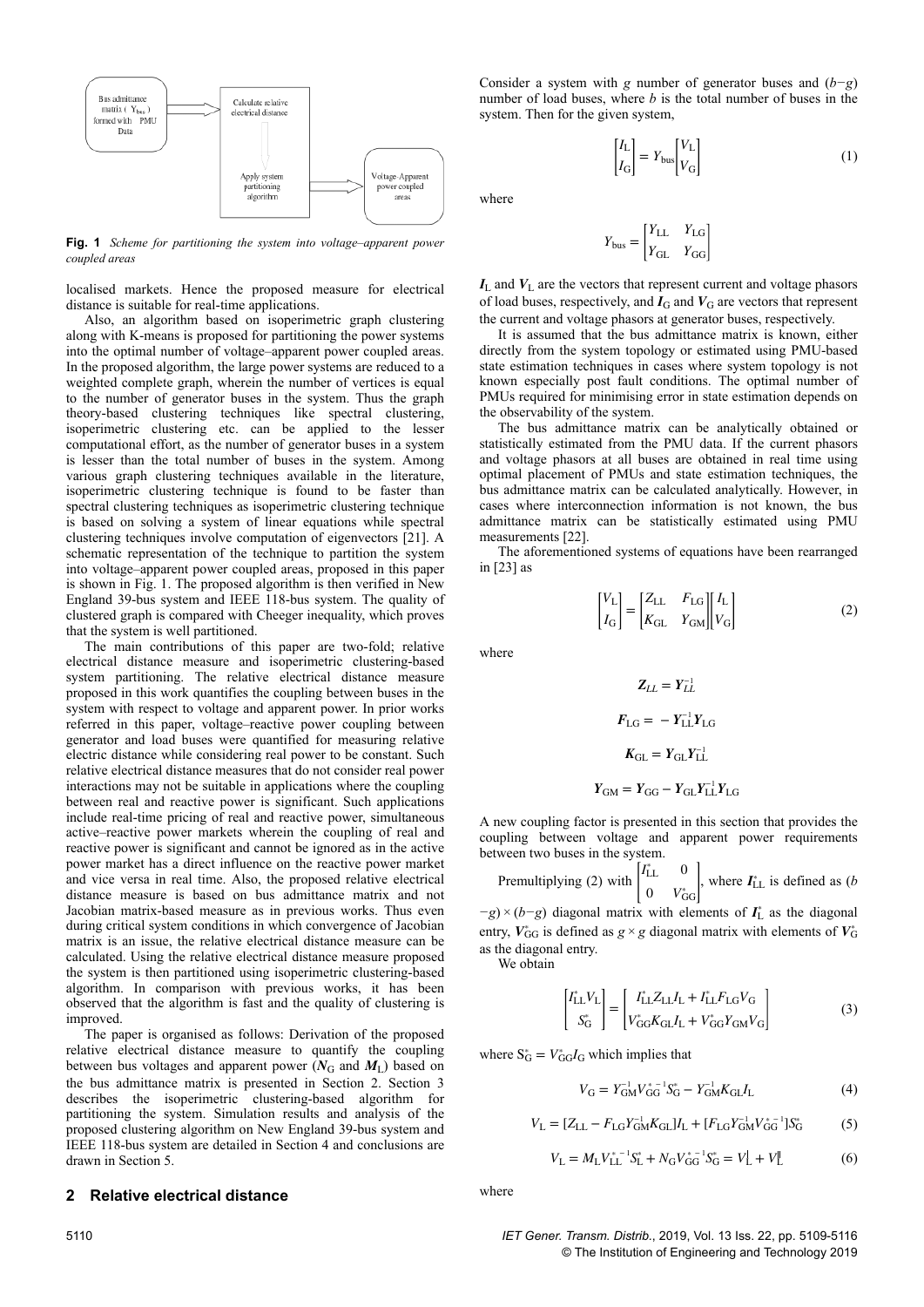$$
M_{\rm L} = Z_{\rm LL} - F_{\rm LG} Y_{\rm GM}^{-1} K_{\rm GL}
$$

$$
N_{\rm G} = F_{\rm LG} Y_{\rm GM}^{-1}
$$

 $M<sub>L</sub>$  and  $N<sub>G</sub>$  are complex and measure the relative electrical distances between load bus-load bus and load bus-generator bus, respectively. From (6), it is noted that the no-load voltage at a particular load bus is influenced by the apparent power at other load buses  $(V_1)$  and by the apparent power at generator buses  $(V_1)$ .  $N<sub>G</sub>$  provides the coupling between ith generator with the kth load which is given by

$$
|V_{lk}^{\parallel}| = |N_{G_{ki}}| |S_{gi}| / |V_{gi}| \tag{7}
$$

where  $N_{G_{ki}}$  is the  $(k, i)$ th element of  $N_G$  matrix.

Also,  $M_{\text{L}}$  provides the coupling between jth load with kth load and is given by

$$
|V_{lk}| = |M_{L_{jk}}| |S_{lj}| / |V_{lj}|
$$
 (8)

where  $M_{L_{ik}}$  is the  $(j, k)$ th element of  $M_L$  matrix.

The voltage–apparent power relation between the ith generator and kth load is defined as

$$
|S_{gi}| / [ |V_{lk}||V_{gi}| ] = 1 / |N_{G_{ki}}|
$$
 (9)

Similarly, the voltage–apparent power relation between jth load and kth load is defined as

$$
|S_{lj}/[|V_{lk}| |V_{lj}|] = 1/|M_{L_{jk}}|
$$
 (10)

The higher the value of  $|M_{L_{ik}}|$  (or  $|N_{G_{ki}}|$ ), the lesser will be the voltage–apparent power coupling between the buses. This implies that voltage–apparent power coupling between the buses will be less when the electrical distance between the buses is high. Thus, as shown in (9) and (10), the relative electrical distance between buses in the power system given in  $M<sub>L</sub>$  and  $N<sub>G</sub>$  provide the coupling factor between bus voltages and apparent power. The advantage of the proposed measure for relative electrical distance is that, it can be calculated using real-time PMU data, as the measure is based on the bus admittance matrix. Thus the computational effort, when compared to the calculation of Jacobian matrix from converged load flow solutions, is much less and hence more suitable for real-time applications. Another advantage of the derived relative electrical distance measure is that, it reflects the topological proximity of the buses in the systems, thereby making the measure suitable for identifying localised areas in the system.

## **3Isoperimetric clustering-based network partitioning**

The relative electrical distance detailed in the previous section and given by (9) and (10), is utilised for system partitioning to define voltage–apparent power coupled subsystems, and the algorithm for partitioning the system is presented in this section.

Let matrix  $N_{\text{LG}}$  represent the coupling factor between generator buses and load buses in the system, such that the (*i*, *j*)th element of the matrix  $N_{\rm LG}$  is

$$
N_{LG_{ij}} = \frac{1}{\left| N_{G_{ij}} \right|} \tag{11}
$$

where  $N_{G_i}$  is the  $(i, j)$ th element of  $N_G$ 

Let  $M_{LL}$  represent the coupling factor between load buses in the system, such that the  $(i, j)$ th element of the matrix  $M_{LL}$  is

$$
M_{LL_{ij}} = \frac{1}{|M_{L_{ij}}|}
$$
 (12)

*IET Gener. Transm. Distrib.*, 2019, Vol. 13 Iss. 22, pp. 5109-5116 © The Institution of Engineering and Technology 2019

where  $M_{L_{ikj}}$  is the  $(i, j)$ th element of  $M_L$ .

The ith column of  $N_{LG}$  matrix provides the list of loads that are highly coupled to the ith generator bus. Mean cut is applied to the ith column of  $N_{LG}$  matrix and the set of loads with coupling above the mean value is grouped under the ith generator bus. The set of load buses that are highly coupled to a generator bus forms a generator-loads set.

Sorting and mean cut technique is applied to each column of *N*LG resulting in *g* number of generator-loads sets in the system. It may be noted that, the number of load buses above mean value under the ith generator bus may not always be same as that under other generator buses. Let *n* be the number of load buses above mean value under the ith generator bus and let *m* be the number of load buses above mean value under the jth generator bus. Then the ith generator-loads set has the ith generator bus and *n* number of loads. Similarly, the jth generator-loads set has the jth generator bus and *m* number of loads.

Now, to find the coupling between the ith generator-loads set and the jth generator-loads set, a factor  $X_{ij}$  is defined as

$$
X_{ij} = \max_{i=1,2,\dots,n} \left[ \max_{j=1,2,\dots,m} M_{LL_{ij}} \right]
$$
 (13)

A symmetric matrix  $X$  (of order  $g \times g$ ) that represents the coupling between generator-loads sets is defined, with non-diagonal entries obtained from (13), and diagonal entries equal to zero

$$
X = \begin{cases} X_{ij} = \max_{i=1,2,\dots,n} \left[ \max_{j=1,2,\dots,m} M_{LL_{ij}} \right] \\ X_{ii} = 0 \end{cases}
$$
(14)

Consider a complete weighted graph  $G(V,E)$ , where *V* is the set of vertices and *E* is the set of edges connecting the vertices in the graph. The set of vertices is given by *g* number of generator-loads sets and the weight of the edges in set *E* is defined by the elements of matrix *X*. The advantage of defining *X* matrix is that, the dimension of the large system has been reduced to the number of generators in the system, which is generally much lesser than the number of buses in the system. Graph partitioning techniques can be applied to this weighted graph to obtain the subsystems.

Partitioning of a graph into *k* subgraphs is an NP-complete problem. The objective of graph partitioning problem is to minimise the total cut and the exact algorithms that solve the optimisation are based on branch and bound framework which have immense running time as the size of the graph increases [24]. Many graph partitioning techniques have been proposed in the literature like knapsack, max-flow min-cut [25], spectral clustering [26, 27] and isoperimetric clustering [28]. Spectral decomposition techniques are applied to the Laplace matrix defined for a graph for partitioning. The advantage of applying spectral decompositionbased techniques is that Cheeger inequality [29] provides a bound for the quality of the optimal cut. Spectral clustering techniques are based on the evaluation of eigenvalues and eigenvectors of the Laplacian of the graph. Isoperimetric clustering technique is based on the isoperimetric constant of the graph which results in solving a set of linear simultaneous equations. Thus when compared with spectral clustering technique, isoperimetric clustering has improved speed and numerical stability. Hence isoperimetric clustering technique is applied in this work to solve the graph partitioning problem.

#### *3.1 Laplacian of a graph and isoperimetric clustering*

The adjacency matrix  $A(G)$  of a weighted graph  $G(V,E)$  is defined as [24]

$$
A(G) = \begin{cases} a_{vw} > 0 & \text{if } vw \in E \\ a_{vw} = 0 & \text{if } vw \notin E \end{cases}
$$
 (15)

where  $a_{vw} = a_{wv}$ .

The matrix *D*(*G*) is defined as

5111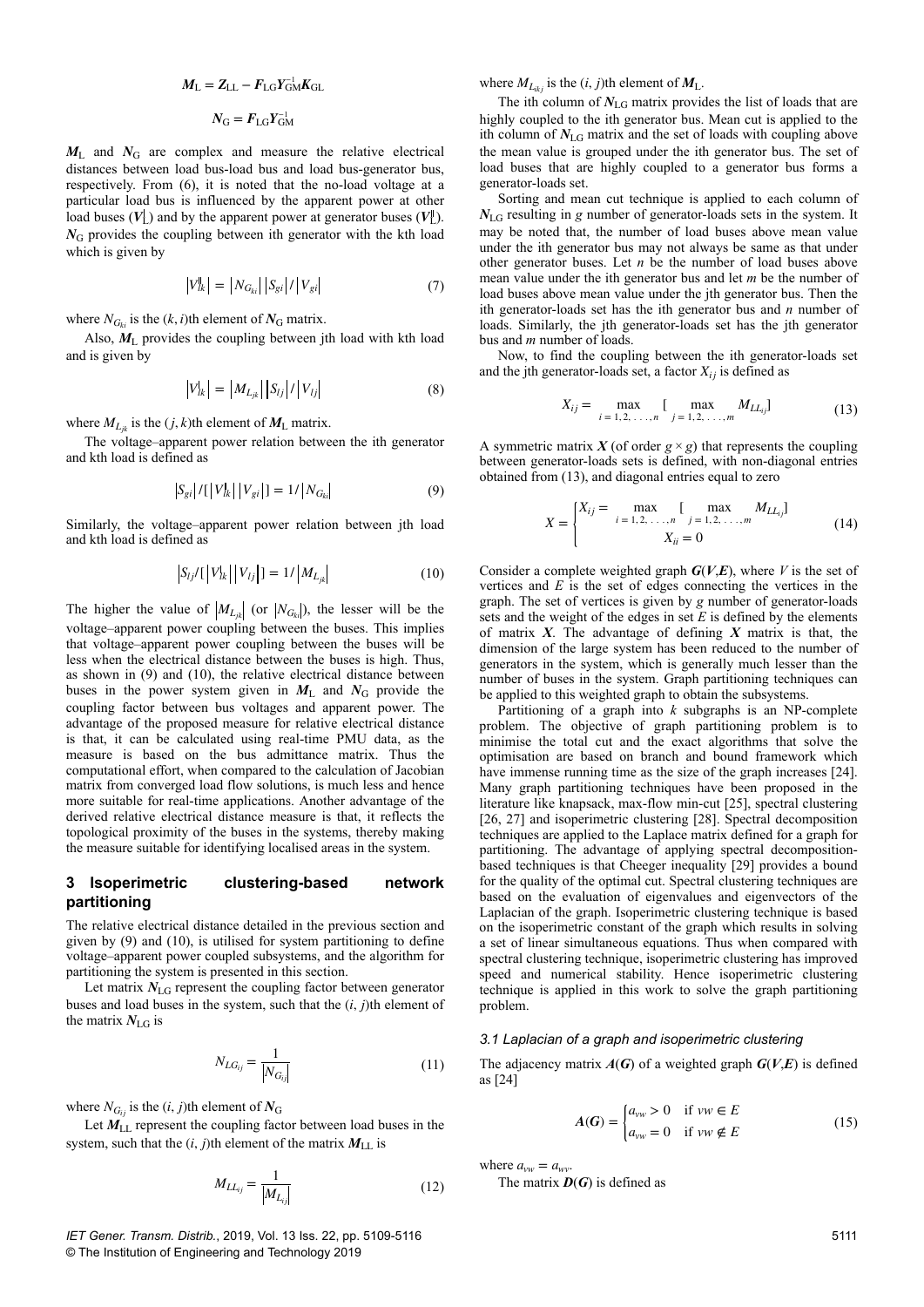$$
D(G) = \text{diag}(\text{deg}_{v}: v \in V) \tag{16}
$$

where

$$
d = \deg_v = \sum_{w \in V} a_{vw} \tag{17}
$$

*d* is called the degree vector of the graph. The Laplacian of a graph, *L* is a positive semi-definite matrix and is defined as

$$
L = D(G) - A(G) \tag{18}
$$

The isoperimetric number of graph  $G$  [29] ( $h_G$ ) cut into  $G_1$  and  $G_2 = G - G_1$  is given by

$$
h_{\mathcal{G}} = \frac{\text{Cut}(G_1, G_2)}{\min(\text{Mass}(G_1), \text{Mass}(G_2))}
$$
(19)

where Cut( $G_1, G_2$ ) is the sum of weights of edges between  $G_1$  and  $G_2$ . Mass $(G_1)$  is the sum of weights of edges incident to each vertex of the cluster  $G_1$  and  $Mass(G_2)$  is the sum of weights of edges incident to each vertex of the cluster  $G_2$ . A well-partitioned graph implies that the isoperimetric number of graphs is minimum. Thus the graph partitioning problem reduces to optimising the isoperimetric number, i.e. the minimising the cut of the subgraph.

Defining an indicator vector  $x$ , the minimisation of cut translates to minimisation of  $x^T L x$  [29], such that the volume of each subgraph (i.e.  $x^T d$ ) is a constant(*K*). The Lagrangian of the optimisation problem is

$$
Q(x) = x^T L x - \lambda (x^T d - K)
$$
 (20)

where  $\lambda$  is the Lagrange multiplier.

The optimisation problem thus reduces to solving a system of linear equations derived from the Lagrangian, i.e.

$$
Lx = d \tag{21}
$$

If *L* is singular, the node with the maximum degree is considered as the ground node(*gn*) [28, 30]. The ground node is deleted from



**Fig. 2** *Flowchart for partitioning system into voltage–apparent power coupled areas*

*L* and *d*, with  $x(gn) = 0$ , resulting in another set of linear equations as

$$
L_0 x_0 = d_0 \tag{22}
$$

The solution  $x_0$  assigns real values to each node which can be then clustered using K-means or other vector clustering techniques.

In the weighted graph  $G(V,E)$  defined earlier in this section with *g* number of vertices, the adjacency matrix of the graph is the same as the *X* matrix defined in (14), from which  $D(G)$  of the graph is derived. Hence the Laplacian of the graph  $G(V,E)$ , *L* is defined as  $L = D(G) - X$ .

Since the graph is complete, any node can be considered as the ground node for applying isoperimetric clustering. convenience, the first node is considered as the ground node and the modified  $L_0$  is then applied to (22). On solving (22),  $x_0$  is obtained, which assigns real values to each node in the graph. Kmeans clustering technique is applied to  $x_0$  where the optimal number of clusters is obtained through Elbow method [31].

#### *3.2 Procedure for isoperimetric clustering-based network partitioning*

The concept of relative electrical distance and the algorithm for isoperimetric clustering of the system into voltage–apparent power coupled areas have been discussed in the preceding sections.

The detailed flowchart of the proposed partitioning algorithm is provided in Fig. 2. The major steps involved in the partitioning of the system into voltage–apparent power coupled areas, proposed in this work is summarised below:

- 1. Calculate  $N_{LG}$  and  $M_{LL}$  matrices from the bus admittance matrix.
- Sort columns of  $N_{\text{LG}}$  in descending order and assign those loads above mean value of the column of the matrix to the corresponding generator to form generator-loads sets.
- Find the coupling between such generator-loads sets, to form  $X$ given by (14).
- 4. Obtain the Laplacian matrix, *L* and degree vector *d*.
- 5. Apply isoperimetric clustering technique to obtain  $x_0$  as in (22).
- 6. Find the optimal number of clusters in  $x_0$  using the Elbow method.
- 7. Apply K-means clustering to  $x_0$  to obtain voltage–apparent power coupled areas in the system.

### *3.3 Quality of clustering*

As mentioned earlier, the partitioning of a graph is an NP-hard problem and thus approximate solutions are obtained using partitioning techniques one of which is an isoperimetric clustering technique. The quality of partitioned graph is measured through Cheeger inequality, which is the main theoretical justification for spectral decomposition techniques [29]. This provides a bound for the quality of graph given by

$$
\frac{\lambda_k}{2} \le \rho(k) \le O(k^2) \sqrt{\lambda_k} \tag{23}
$$

where *k* is the number of clusters.  $\lambda_k$  is the kth eigenvalue of the Laplacian matrix,  $\boldsymbol{L} \rho(k)$  is the quality factor of the graph.

The quality of a cluster  $(G_1)$  in graph *G* is defined by its expansion  $\phi(G_1)$ , which is given by

$$
\phi(G_1) = \frac{\text{Cut}(G_1, G - G_1)}{\text{Vol}(G_1)}\tag{24}
$$

where

Cut
$$
(G_1, G - G_1) = \sum_{i \in G_1, j \in G - G_1} X_{ij}
$$
 (25)

5112 *IET Gener. Transm. Distrib.*, 2019, Vol. 13 Iss. 22, pp. 5109-5116 © The Institution of Engineering and Technology 2019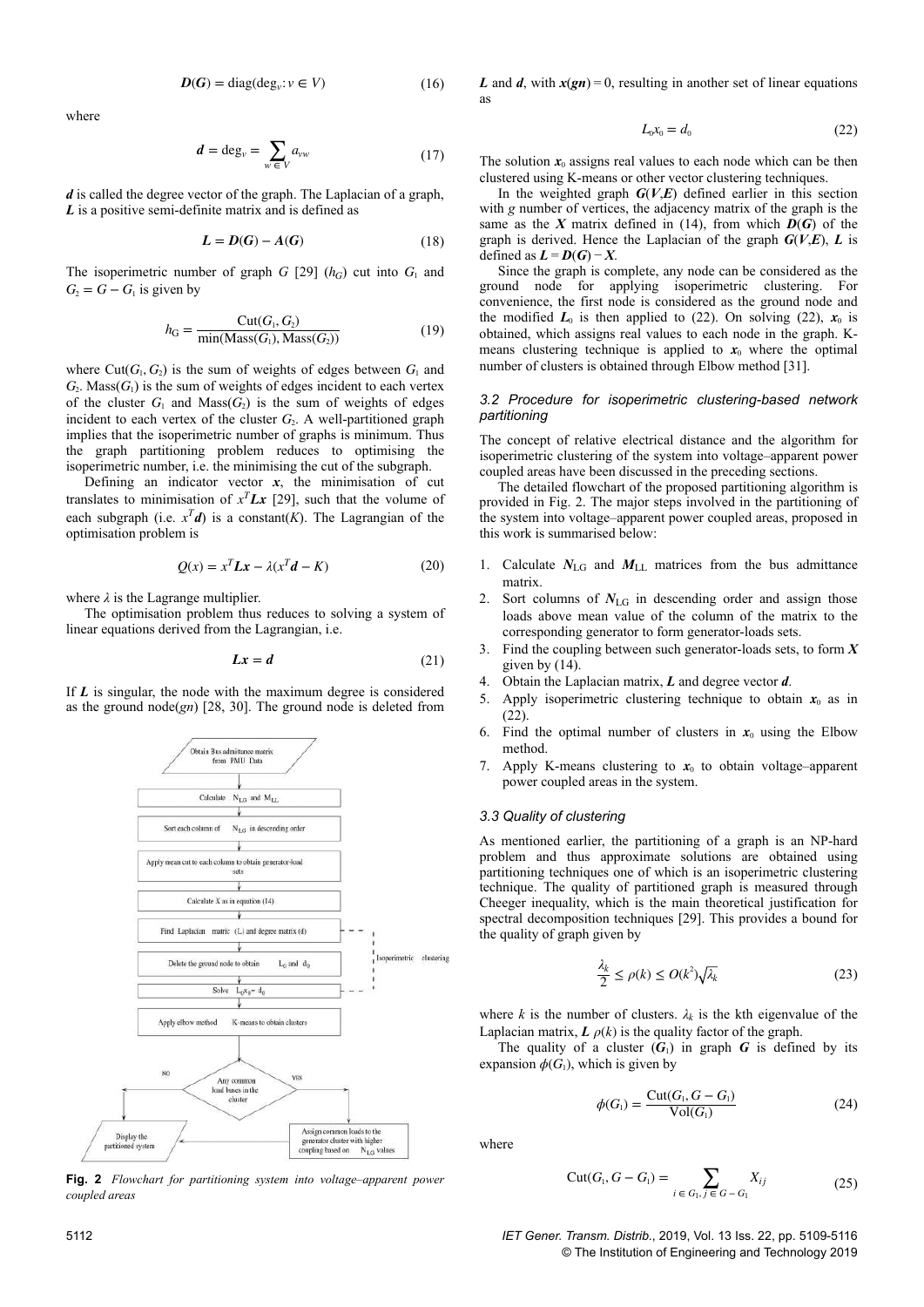$$
Vol(G_{1}) = \sum_{i \in G_{1}} D(G)_{ii}
$$
 (26)

Then the quality factor  $\rho(k)$  of the graph with clusters  $\mathbf{G}_1, \mathbf{G}_2, \dots, \mathbf{G}_k$ also called as k-way expansion constant of the graph is defined as

$$
\rho(k) = \max_{i = 1, 2, ..., k} \phi(G_i)
$$
 (27)

The objective of graph partitioning algorithm is to minimise the quality factor of the graph and hence if the quality factor of the graph is closer to the lower bound of Cheeger inequality given by (23), the clusters are said to be fairly balanced resulting in a wellpartitioned system.

## **4Case studies**

In this section, the proposed relative distance electrical measure and algorithm for partitioning the system into voltage–apparent power coupled areas is demonstrated in detail on the New England 39-bus system. The partition results for IEEE 118-bus system are also provided along with the cluster quality analysis. The algorithm was implemented in Matlab platform.

#### *4.1 Case study 1: New England 39-bus system*

Two scenarios have been considered in the system, to demonstrate the proposed methodology.

*Case 1*: Base case of New England 39-bus system. *Case 2*: Outage of line 15-16.

*4.1.1 Case 1:* The bus admittance matrix is obtained from the detailed data of the system [32]. Accordingly,  $N_{\text{LG}}$  matrix and  $M_{\text{LL}}$ matrix are derived from  $N_G$  and  $M_L$  matrices, respectively, which are calculated using (2), (5) and (6) from the bus admittance matrix. The *X* matrix which represents the graph with nodes as generator-load sets is then obtained, which is of order  $10 \times 10$  as there are ten generator buses in the system. The matrix *X* of the system is (see equation below). Thus the weighted graph  $G(V,E)$ has  $|V| = 10$  and weight of edges given by the matrix *X*, which also indicates that the graph is complete. From  $X$ , the Laplacian matrix and the degree vector are obtained. The isoperimetric clustering technique is then applied by solving (22), considering the first node of the graph as the ground node. The indicator vector  $(x_0)$  obtained from isoperimetric clustering is plotted and shown in Fig. 3.

Fig. 3 shows that the optimal number of clusters for the base case of the test system is 2. K-means clustering is then applied to the indicator vector  $x_0$  and the partitioned system is obtained, which is shown in Fig. 4.

*4.1.2 Case 2:* The outage of line 15-16 is considered in the system. The proposed relative electrical distance is found and the algorithm for partitioning is applied to the system. Fig. 5 provides the indicator vector of the graph. The optimal number of clusters in this scenario is 2, which can be observed in Fig. 5. The partitioned system after applying K-means to the solution vector of isoperimetric clustering is shown in Fig. 6.



**Fig. 3** *Optimal number of clusters for New England 39-bus system-base case*



**Fig. 4** *Voltage–apparent power partitioning in New England 39-bus system-base case*

*Analysis and observations:* Comparing Figs. 4 and 6, it is observed that the subsystems obtained in base case are different from those obtained during line outage. This implies that the proposed algorithm for partitioning the system is subject to changes in the operating condition of the system. It may be noted that, the operating condition of the system influences real and reactive power requirements in the system which will also affect real-time market operations. The case studies show that the proposed algorithm to partition the system to voltage–apparent power coupled areas is able to adapt to the operating condition of the system, thereby making it suitable for applications in real time.

The quality of the clustering is compared with the lower bound of the Cheeger inequality as shown in Table 1. To compare the proposed algorithm with spectral clustering algorithm in [27] for partitioning bulk power systems into volt/var control areas, a closeness factor (CF) is defined which is the ratio of the quality factor of graph to the lower bound of Cheeger inequality.

|  |                  |  | 0 10.52 9.15 9.15 9.26 9.26 9.26 9.26 13.88 10.52                                                                                                      |  |  |
|--|------------------|--|--------------------------------------------------------------------------------------------------------------------------------------------------------|--|--|
|  | $10.52 \qquad 0$ |  | 10.45 10.45 9.53 9.53 9.53 9.53 10.52 12.50                                                                                                            |  |  |
|  |                  |  | 9.15 10.45 0 11.25 10.53 10.53 10.53 10.53 10.53 11.25                                                                                                 |  |  |
|  |                  |  | 9.15 10.45 11.25 0 10.53 10.53 10.53 10.53 10.53 11.25                                                                                                 |  |  |
|  |                  |  | 9.26 9.53 10.53 10.53 0 13.88 13.88 13.88 13.88 9.58                                                                                                   |  |  |
|  |                  |  | 9.26 9.53 10.53 10.53 13.88 0 13.88 13.88 13.88 9.58                                                                                                   |  |  |
|  |                  |  | 9.26 9.53 10.53 10.53 13.88 13.88 0 13.88 13.88 9.58                                                                                                   |  |  |
|  |                  |  | 9.26 9.53 10.53 10.53 13.88 13.88 13.88 0 13.88 9.58                                                                                                   |  |  |
|  |                  |  | 13.88 10.52 10.53 10.53 13.88 13.88 13.88 13.88 0 10.52                                                                                                |  |  |
|  |                  |  | $\begin{array}{ccccccccc} \n\begin{array}{ccccccccc}\n10.52 & 12.50 & 11.25 & 11.25 & 9.58 & 9.58 & 9.58 & 9.58 & 10.52 & 0\n\end{array}\n\end{array}$ |  |  |

*IET Gener. Transm. Distrib.*, 2019, Vol. 13 Iss. 22, pp. 5109-5116

© The Institution of Engineering and Technology 2019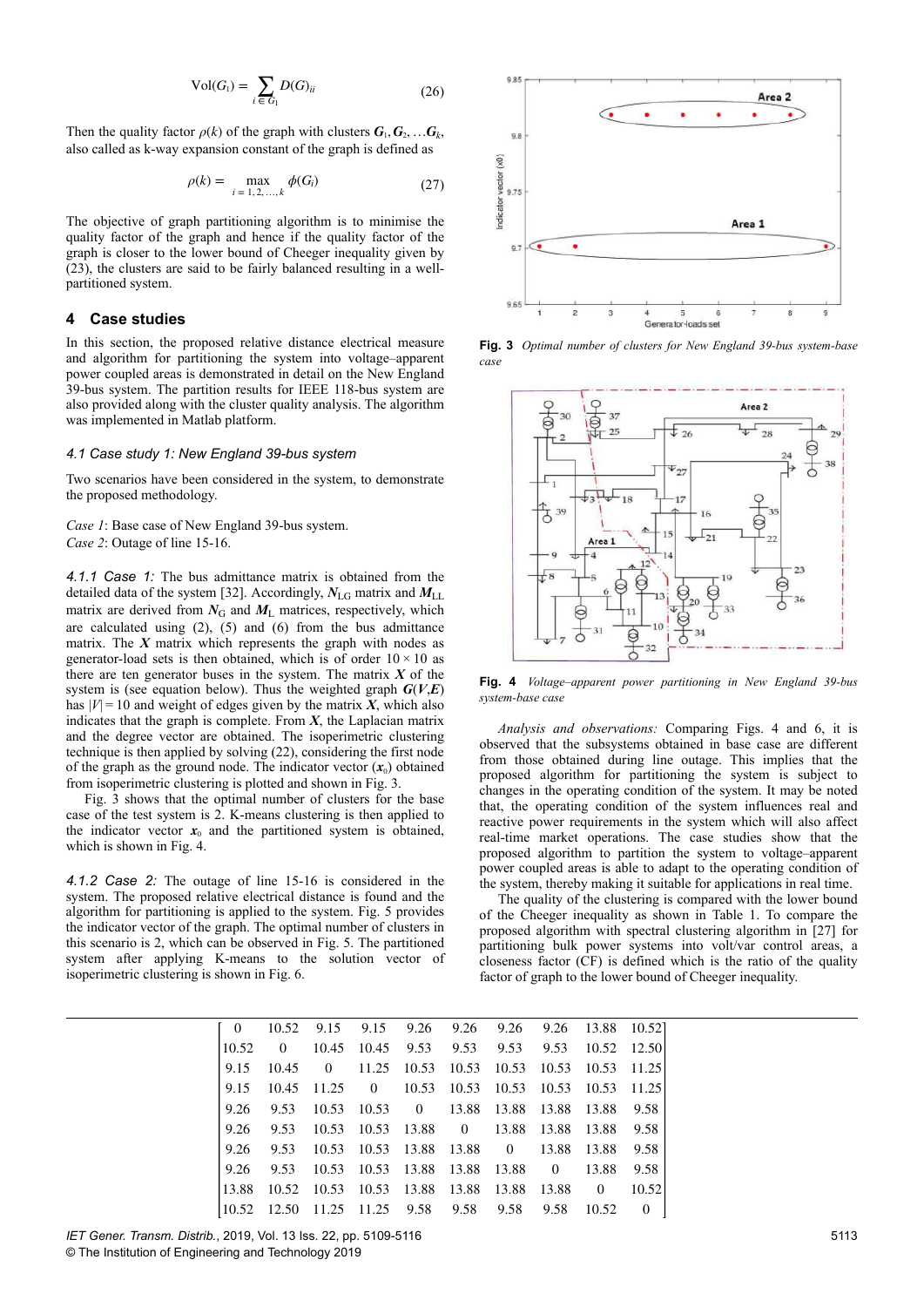Closenessfactor (CF) = 
$$
\frac{\rho(k)}{(\lambda_k/2)}
$$
 (28)

An exact partition of the graph will yield a CF equal to 1. Graph partitioning is an NP-hard problem, approximate solutions are obtained through the graph partitioning techniques in the literature and hence a value of CF equal to 1 is not obtained. However, when the value of CF is close to 1 it can be inferred that the graph is well partitioned. The CF of the partitioned graph obtained through the proposed algorithm is compared with that using a spectral clustering algorithm in [27] for the base as well as line outage case. The comparison is tabulated in Table 2.

It is observed that the quality of the partitioned graph is close to the lower bound of the Cheeger inequality, which confirms that the proposed algorithm performs well in system partitioning.

The proposed partitioning technique on the New England 39 bus system is compared with results in [16, 33]. In [16], bulk power system is partitioned considering the volt–var interactions of buses with respect to pilot buses. With this method of partitioning, only buses that have a strong cross relative gain with the pilot buses identified form a cluster. These clusters do not include every bus in the system which makes it not suitable for purposes like real-time localised reactive power market.

The number of clusters obtained in the proposed isoperimetric clustering-based partitioning was 2, whereas in [33] the number of clusters obtained for the base case was 5. On close observation of the clusters formed based on VCAs in [33], there are clusters with single generators serving loads. Such technique for clustering will not be efficient in cases where the partitioning of system aims at forming clusters suitable for localised reactive power market. Single generator clusters will lead to exercising of market power and price volatility. Also such clusters with single generators may also be not suitable for active and reactive power management in real time if generation outage contingencies are to be considered for safe operation of the system.

#### *4.2 Case study 2: IEEE 118-bus system*

Similar to the previous case study, two scenarios have been considered in the IEEE 118-bus system to test the proposed algorithm in comparatively larger systems. Detailed data of the system is available in [34]

*Case 1*: Base case.

*Case 2*: Outage of line 43-44.

**4.2.1 Case 1:** The weighted graph  $G(V,E)$  has  $|V|=54$ . The isoperimetric clustering algorithm is applied to the system and the optimal number of clusters is found to be 3. The loads buses and generator buses in the three voltage apparent power coupled areas obtained after partitioning is tabulated in Table 3. The optimal number of clusters is found to be 3 and the partitioned system is shown in Fig. 7.

*4.2.2 Case 2:* The outage of line 43-44 is considered in the IEEE 118-bus system. This line connects Area 1 and Area 3 of the base case partitioned system. Upon outage of the tie line, the voltage– apparent power coupling between the buses will change in Area 1 and Area 3. The partitioned system after applying K-means to the solution vector of isoperimetric clustering is shown in Fig. 8.

The generator and load buses in the three-voltage apparent power coupled areas obtained after partitioning the system are provided in Table 4. It can be observed that an outage of tie-line between Area 1 and Area 3 of the base case partitioned system affects the generator bus and the load bus distribution among Area 1 and Area 3 only. Area 2 is not affected, which shows that the proposed isoperimetric clustering-based partitioning algorithm is suitable for defining localised real-time operation like control and market mechanism. The case studies show that the proposed relative electrical distance measure and the partitioning algorithm are suitable for comparatively larger systems also and adapts to the operating condition of the system. The quality factor of the graph is compared with the lower bound of the Cheeger inequality as shown



**Fig. 5** *Optimal number of clusters for New England 39-bus system-outage of line 15-16*



**Fig. 6** *Voltage–apparent power partitioning in New England 39-bus system-outage of line 15-16*

| <b>Table 1</b> Quality factor of clustering in the New England 39- |  |  |  |  |  |
|--------------------------------------------------------------------|--|--|--|--|--|
| bus system                                                         |  |  |  |  |  |

| Case        | Quality factor $\rho(k)$ | Cheeger inequality $\frac{\lambda_k}{2}$ |
|-------------|--------------------------|------------------------------------------|
| base case   | 0.6667                   | 0.5300                                   |
| line outage | 0.8889                   | 0.5158                                   |

**Table 2** Comparing isoperimetric clustering algorithm with spectral clustering algorithm [26] for the New England 39-bus system

| $-$ , $-$        |                                              |         |
|------------------|----------------------------------------------|---------|
| Case             | Isoperimetric clustering Spectral clustering |         |
|                  | СF                                           | [27] CF |
| base case        | 1.26                                         | 5.52    |
| line outage case | 172                                          | 3.03    |

**Table 3** Voltage–apparent power coupled areas in IEEE 118-bus system-base case

|   | Area Generator buses in the area Load buses in the area                                                                                                |                                                      |
|---|--------------------------------------------------------------------------------------------------------------------------------------------------------|------------------------------------------------------|
|   | 4, 6, 8, 10, 12, 16, 18, 19, 24, 25, 1, 2, 3, 6, 7, 11, 13, 14, 20,<br>26, 27, 31, 32, 34, 36                                                          | 21, 22, 23, 28, 29, 33, 35,<br>43. 114. 115. 117     |
| 2 | 65, 66, 69, 70, 74, 76, 77, 80, 82, 75, 78, 79, 83 84, 86, 88,<br>85, 87, 89, 90-92, 99 100, 103- 93-98, 101, 102, 106, 108,<br>105, 107, 110-112, 116 | 109.118                                              |
| 3 | 40, 42, 45, 49 54-56, 59, 61, 62<br>72, 75, 115                                                                                                        | 17, 39, 41, 44, 46, 47, 48,<br>50-53, 57, 58, 60, 67 |

5114 *IET Gener. Transm. Distrib.*, 2019, Vol. 13 Iss. 22, pp. 5109-5116 © The Institution of Engineering and Technology 2019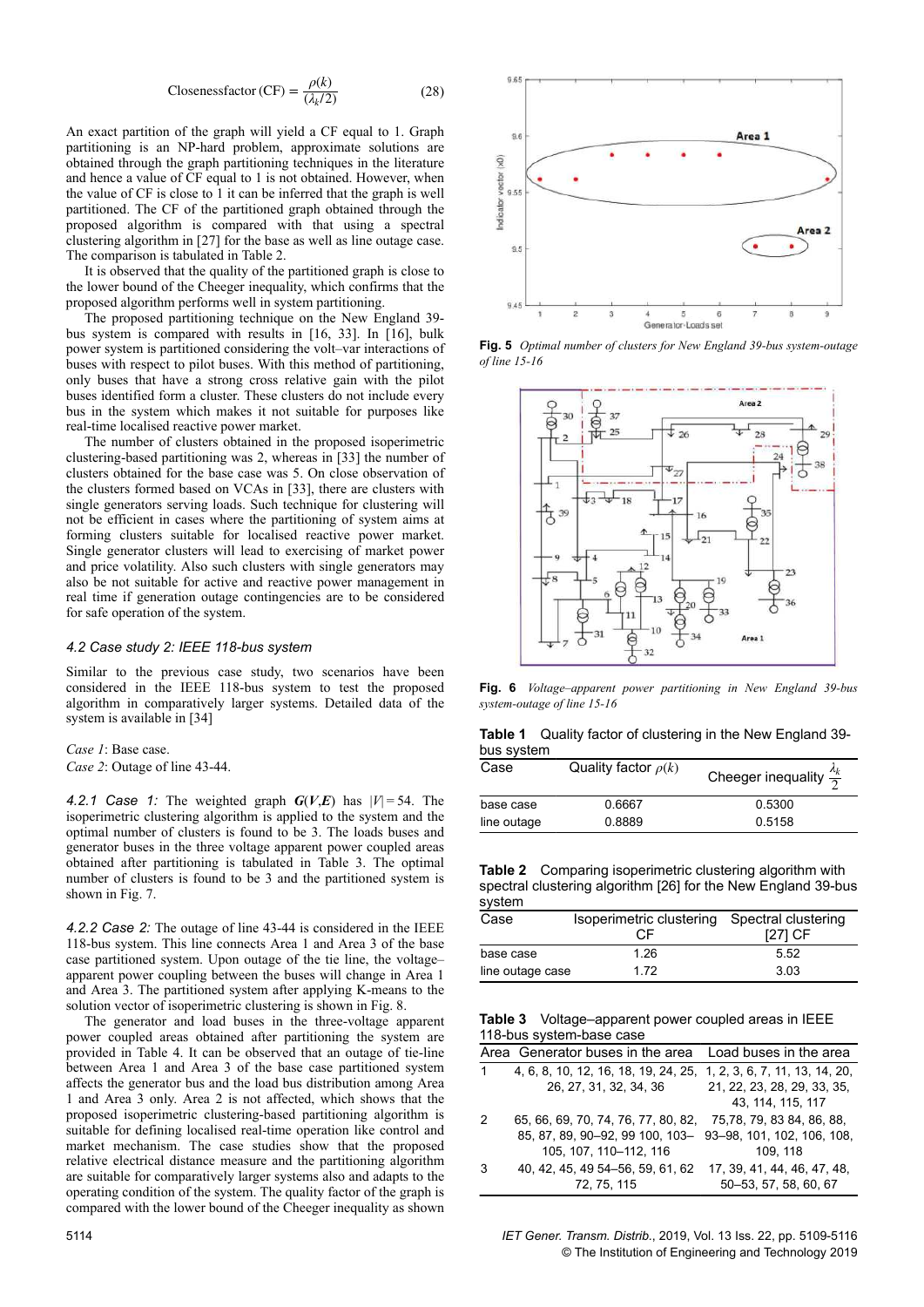

**Fig. 7** *Voltage–apparent power partitioning in IEEE 118-bus system-base case*



**Fig. 8** *Voltage–apparent power partitioning in IEEE 118-bus systemoutage of line 43-44*

in Table 5. The computation time and the CF of the proposed partitioned system are compared with that obtained through spectral clustering technique for partitioning the system into volt/var control areas [27] and is tabulated in Table 6. The proposed algorithm is faster than the spectral clustering technique. Also, the quality of graph is well close to the lower bound of the Cheeger inequality, confirming that the proposed algorithm performs well in partitioning the system into voltage–apparent power coupled areas subject to changes in operating conditions.

## **5** Conclusion

In this paper, a relative electrical distance measure that reveals the voltage–apparent power coupling between the buses in large power systems is proposed. Based on the derived voltage–apparent power coupling factor, New England 39-bus system and IEEE 118-bus system have been partitioned into voltage–apparent power coupled areas, by applying isoperimetric clustering-based partitioning algorithm that is proposed in this work. The contribution of this work is the relative electrical distance measure that provides information about the coupling of voltage and apparent power requirement in the system and an algorithm based on isoperimetric clustering to partition the system into the optimal number of voltage–apparent power coupled areas. The advantage of the proposed measure for relative electrical distance is that, it is based on the bus admittance matrix of the system, which can be obtained using real-time PMU data. Since calculation of Jacobian matrix is not involved, the computation of the proposed voltage–apparent power coupling factor is much faster. For partitioning the system into voltage–apparent power coupled areas, isoperimetric

*IET Gener. Transm. Distrib.*, 2019, Vol. 13 Iss. 22, pp. 5109-5116 © The Institution of Engineering and Technology 2019

**Table 4** Voltage–apparent power coupled areas in IEEE 118-bus system-outage of line 43-44

|   | Area Generator buses in the area                                                            | Load buses in the area                                                                 |  |  |  |  |
|---|---------------------------------------------------------------------------------------------|----------------------------------------------------------------------------------------|--|--|--|--|
| 1 | 4, 6, 8, 10, 12, 16, 18, 19, 24, 25,<br>26, 27, 31, 32, 34, 36, 40                          | 1, 2, 3, 6, 7, 11, 13, 14,<br>20, 21, 22, 23, 28, 29, 33,<br>35, 39, 43, 114, 115, 117 |  |  |  |  |
| 2 | 65. 66. 69. 70. 74. 76. 77. 80.<br>82.85.87.89.90-92.99 100. 103-<br>105, 107, 110-112, 116 | 75.78.79.8384.86.88.<br>93-98, 101, 102, 106,<br>108, 109, 118                         |  |  |  |  |
| 3 | 42, 45, 49 54 - 56, 59, 61, 62 72,<br>75, 115                                               | 17, 41, 44, 46, 47, 48, 50-<br>53, 57, 58, 60, 67                                      |  |  |  |  |

**Table 5** Quality factor of clustering in the IEEE 118-bus system

| Case        | Quality factor $\rho(k)$ | Cheeger inequality $\frac{\lambda_k}{2}$ |      |
|-------------|--------------------------|------------------------------------------|------|
| base case   | 0.5706                   | 0.4755                                   | 1.20 |
| line outage | 0.6532                   | 0.4820                                   | 1.35 |

**Table 6** Comparing isoperimetric clustering algorithm with spectral clustering [26] for the IEEE 118-bus system-base case

| ----             | <b>Isoperimetric</b><br>clustering | Spectral clustering<br>[27] |
|------------------|------------------------------------|-----------------------------|
| computation time | 0.2483s                            | 0.4456s                     |
| CF.              | 12                                 | 136                         |

clustering-based algorithm is proposed in this work which is faster and more numerically stable when compared to widely used spectral clustering technique for partitioning. The proposed algorithm is found to be adaptive to operating condition that reflects the change in apparent power requirement in the system. The quality of the proposed partitioning technique is compared with Cheeger inequality which ensures that each area has strong voltage–apparent power coupling within the area and weak coupling with other areas in the system. The proposed algorithm is thus suitable for defining localised real and reactive power markets in real time.

## **6References**

- [1] Ajjarapu, V., Christy, C.: 'The continuation power flow: a tool for steady state voltage stability analysis', *IEEE Trans. Power Syst.*, 1992, **7**, (1), pp. 416–423
- [2] Chen, Y.L.: 'Weak bus oriented reactive power planning for system security', *IEE Proc., Gener. Transm. Distrib.*, 1996, **143**, (6), pp. 541–545
- [3] Parida, S.K., Singh, S.N., Srivastava, S.C.: 'Voltage security constrained localized reactive power market'. Power India Conf., 2006 IEEE, New Delhi, India, 2006 Apr 10, p. 6
- [4] Song, S.H., Lee, H.C., Yoon, Y.T.*, et al.*: 'Cluster design compatible with market for effective reactive power management'. Power Engineering Society General Meeting, 2006 IEEE. IEEE, Montreal, QC, Canada, 2006
- [5] Kargarian, A., Raoofat, M., Mohammadi, M.: 'Reactive power market management considering voltage control area reserve and system security', *Appl. Energy*, 2011, **88**, (11), pp. 3832–3840
- [6] Morison, K., Wang, X., Moshref, A.*, et al.*: 'Identification of voltage control areas and reactive power reserve; an advancement in on-line voltage security assessment'. 2008 IEEE Power and Energy Society General Meeting-Conversion and Delivery of Electrical Energy in the 21st Century, Pittsburgh, PA, USA, 2008
- [7] Villa, W.M., Rueda, J.L., Torres, S.*, et al.*: 'Identification of voltage control areas in power systems with large scale wind power integration'. 2012 Sixth IEEE/PES Transmission and Distribution: Latin America Conf. and Exposition (T&D-LA), Montevideo, Uruguay, 2012
- [8] Mehrjerdi, H., Lefebvre, S., Saad, M.*, et al.*: 'A decentralized control of partitioned power networks for voltage regulation and prevention against disturbance propagation', *IEEE Trans. Power Syst.*, 2013, **28**, (2), pp. 1461– 1469
- [9] Schlueter, R.A., Liu, S.-Z., Ben-Kilani, K.: 'Justification of the voltage stability security assessment and diagnostic procedure using a bifurcation subsystem method', *IEEE Trans. Power Syst.*, 2000, **15**, (3), pp. 1105–1111
- [10] Daher, N.A., Mougharbel, I, Saad, M*, et al.*: 'Comparative study of partitioning methods used for secondary voltage control in distributed power networks'. 2013 IEEE Int. Conf. on Smart Energy Grid Engineering (SEGE), Oshawa, ON, Canada, 2013